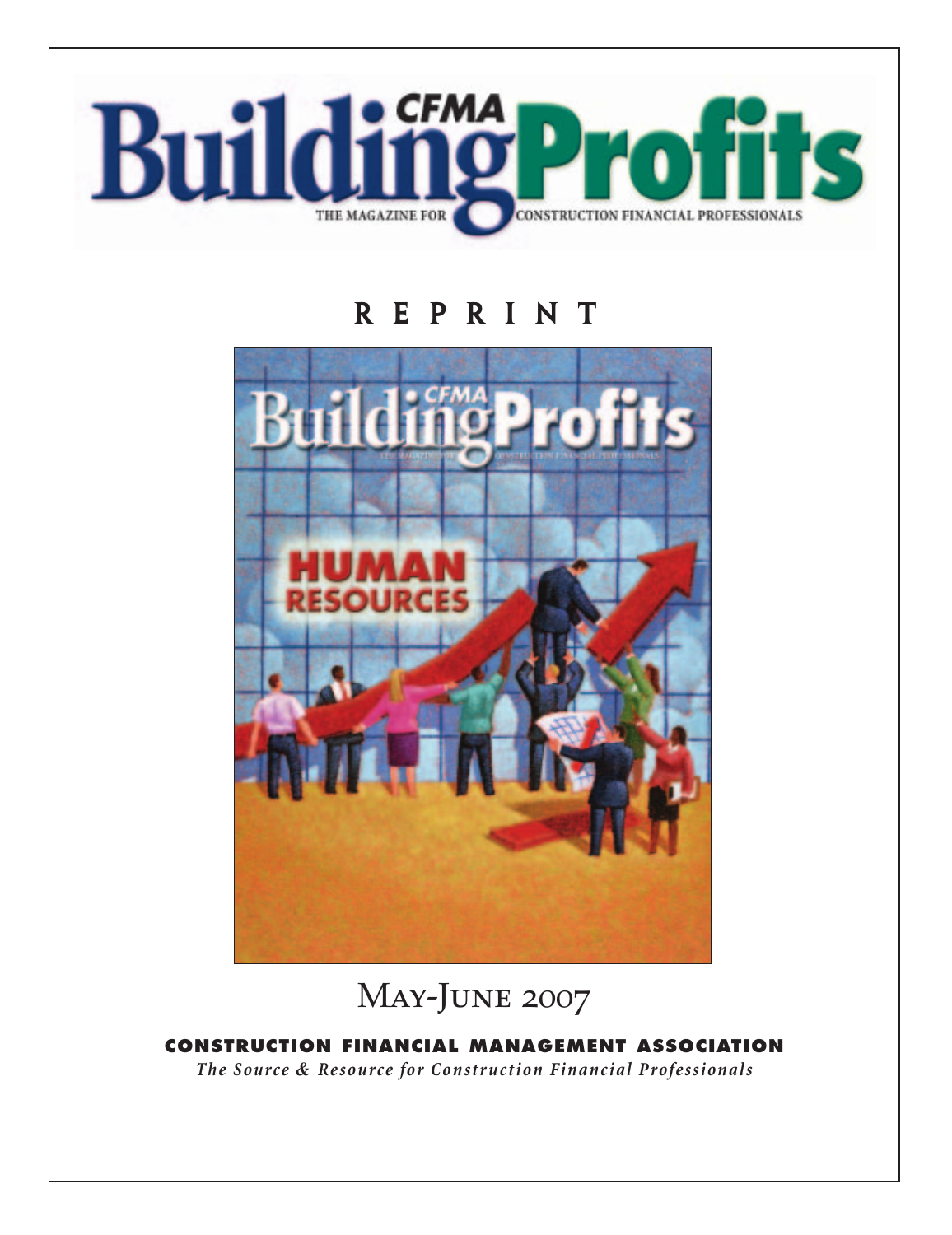#### BY JOHN J. HIGGINS & KELLY A. KURTZ

# **Defined Contribution Plans & the Pension Protection Act of 2006**

CFMs often have the difficult job of overseeing their companies' employee retirement plans. Compliance with federal and state requirements is complicated, and usually requires some level of oversight even when contractors outsource benefit administration. So, it makes sense that CFMs are interested in the ramifications of the *Pension Protection Act of 2006* (PPA 2006), one of the farthest-reaching pension reform undertakings in many years.

Signed into law on August 17, 2006, this Act will have a significant impact on defined contribution, non-qualified, IRA, 403(b), and 457 plans. It will also change some responsibilities that certain plan sponsors have to the Pension Benefit Guaranty Corporation (PBGC), a non-profit organization that insures participant benefits under some defined benefit plans.

#### **The PBGC**

Established by the *Employee Retirement Income Security Act of 1974* (ERISA), the PBGC has a three-point mission: **1)** to encourage the continuation and maintenance of privatesector defined benefit pension plans, **2)** provide timely and uninterrupted payment of pension benefits, and **3)** minimize pension insurance premiums.

The PBGC is not funded by general tax revenues. Instead, the PBGC collects premiums from insured pension plan sponsors, earns money from investments, and receives funds from pension plans when it assumes responsibility for them. Many plan sponsors of qualified defined benefit plans are subject to plan termination insurance rules, so this article mentions the PBGC where appropriate.

This article also focuses on several major provisions that will affect defined contribution plans, and discusses some significant optional provisions. Please note that this overview is not all-inclusive, and concentrates only on those provisions that have the greatest impact on plan sponsors and their participants. It is not intended to provide legal or tax advice.

#### **Required Provisions for Defined Contribution Plans**

#### *A Sunset Provision Repealed*

The pension provision of the *Economic Growth and Tax Relief Reconciliation Act of 2001* (EGTRRA) was set to expire after December 31, 2010. However, with the passing of PPA 2006, the EGTRRA pension provision became permanent, including increased contribution limits and tax deductions, distribution portability, and simplification of non-discrimination rules.

#### *Saver's Credit*

The Saver's Credit is a non-refundable tax credit available to qualifying low- and middle-income participants who contribute to an IRA or defined contribution plan. Originally set to expire at the end of 2006, it is now permanent as well.

Educating participants about the Saver's Credit may encourage more low- and middle-income employees to participate in the contractor's qualified plan. As a result, Highly Compensated Employees (HCEs) may be able to defer more of their salaries without additional cost to the plan sponsor.

#### *State Payroll Deduction Laws for Automatic Enrollments*

Automatic enrollment allows a percentage of employee wages to be automatically deposited in a defined contribution plan, even if employees do not fill out an enrollment form or make an affirmative election to participate in the plan.

In the past, some states required written consent from plan participants before employers could automatically deduct funds from wages. Since it was unclear whether ERISA preempted these state laws, many plan sponsors chose not to offer automatic enrollment.

PPA 2006 clarifies this issue: ERISA does pre-empt state payroll deduction laws related to automatic enrollment.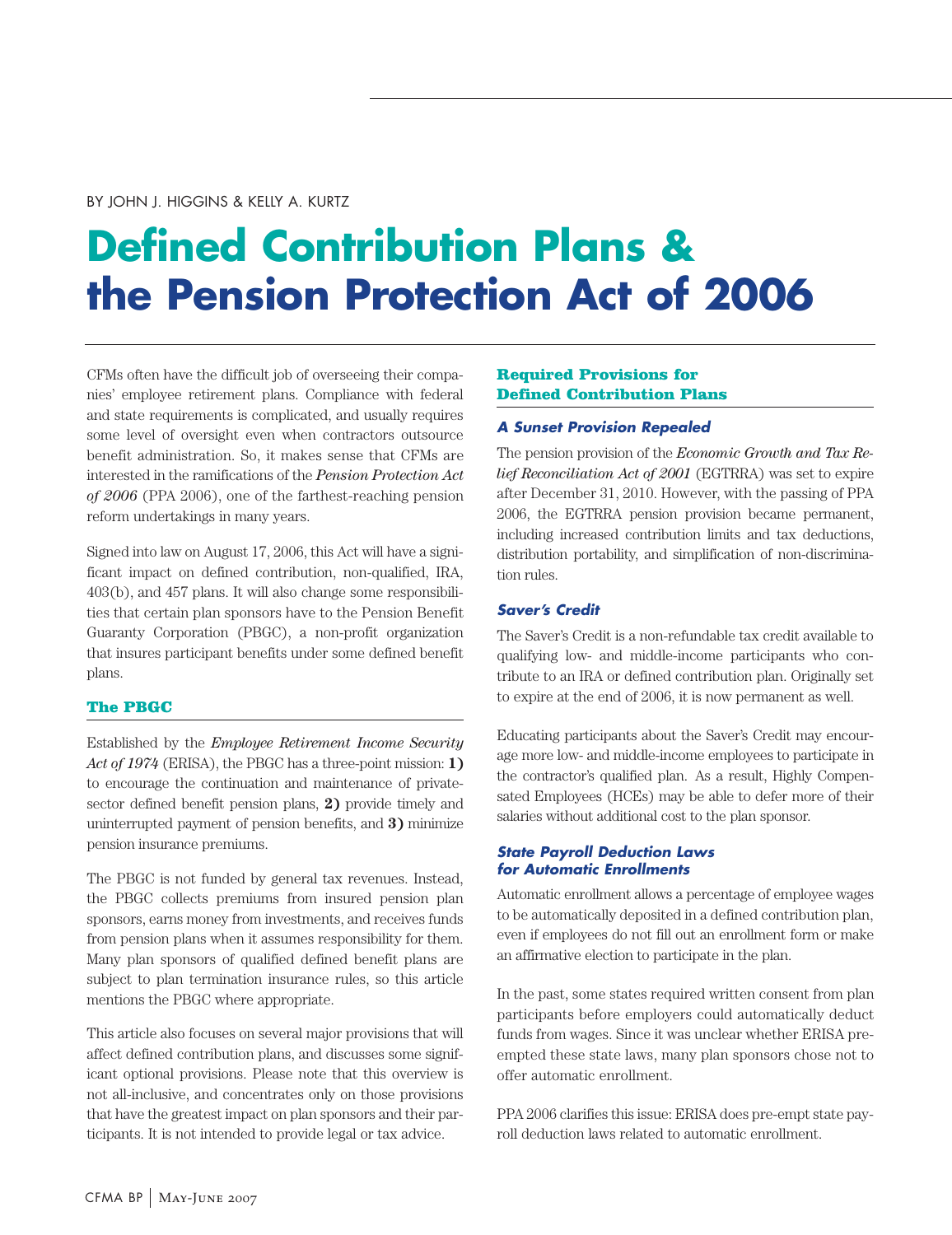

# *Fiduciary Provisions*

In response to bankruptcy cases that have battered pension plan assets, Congress has put several self-correcting measures in place with PPA 2006. These procedures are designed to help fiduciaries fix breaches they may have been unable to correct in the past.

For example, a fiduciary may be able to avoid an excise tax in connection with a prohibited transaction if it is corrected within 14 days of discovery. Other changes clarify the responsibilities of plan sponsors and increase the penalties for mishandling plan assets.

### *Quarterly Benefits Statements*

To promote a greater awareness of and appreciation for the importance of retirement savings, PPA 2006 requires plan sponsors to provide more frequent statements to participants.

For a plan year beginning in 2007, participants with directed investments must receive quarterly statements and be advised of the risks associated with holding more than 20% of their portfolio in any one entity. In addition, participants without directed investments must receive annual statements.

# *Vesting of Non-Elective Contributions*

PPA 2006 calls for faster vesting of non-elective contributions, requiring that plan sponsors offer a three-year cliff or six-year graded vesting schedule.

In cliff vesting, participants become 100% vested in their account balance after a pre-determined amount of time. For example, three-year cliff vesting requires three years of employment before becoming vested. Prior to three years of employment, the participant has no vested interest.

In graded vesting, participants gradually become vested. For example, under a six-year graded vesting schedule, participants are 20% vested in their account balance in the second year of employment; then, vesting increases by an additional 20% each year until the account is 100% vested after six years.

Prior to their 2007 plan year, plan sponsors who offer a fiveyear cliff or seven-year graded vesting schedule on non-elective contributions need to decide whether to apply the new vesting schedule to all non-elective contributions or just to those made beginning in 2007.

# *Form 5500 Reporting*

Plan sponsors of defined contribution plans must annually file Form 5500 – an annual return/report that provides information about defined contribution plans, as well as other employee benefit plans.

To simplify the reporting and administration of small plans, PPA 2006 instructs the Secretary of the Treasury to eliminate the filing requirement for One-Participant Plans where assets do not exceed \$250,000 at the end of the plan year. Likewise, the law requires the Treasury to develop simplified 5500 reporting for plans with fewer than 25 participants.

Both changes are effective for plan years beginning on or after January 1, 2007.

# *Rollovers to Roth IRAs*

Beginning in 2008 and subject to Roth IRA limits, eligible qualified plan distributions may be rolled directly to Roth IRAs. (This means that participants are no longer required to roll assets into a Traditional IRA before converting to a Roth IRA.) While the qualified plan distribution will be a taxable distribution at the time of the rollover, the 10% early distribution penalty will not apply in most cases.

#### *Combined Plan Deductions*

Previously, the deductible limit for an employer sponsoring both a defined contribution and a defined benefit plan was the greater of:

- **•** Twenty-five percent of plan year compensation, or
- **•** The contribution necessary to meet the minimum funding requirement, but not less than the plan's unfunded liability.

As a result of PPA 2006, only employer contributions to a defined contribution plan that exceed 6% of participant compensation – excluding 401(k) contributions – will be subject to the deductible limit.

Beginning in 2008, contributions to plans insured by the PBGC will not be taken into account in applying the combined plan limit. This change eliminates any tax deduction restrictions that once applied to plan sponsors with both defined benefit and defined contribution plans.

#### *Additional Survivor Annuity Option*

With the plan year beginning in 2008, pension plans subject to Qualified Joint and Survivor Annuity (QJSA) requirements must offer a qualified optional survivor annuity. If the survivor annuity provided under the plan by the QJSA is less than 75%, an optional annuity of 75% payable to the spouse is required. Plan sponsors must notify participants of the availability of the qualified optional survivor annuity.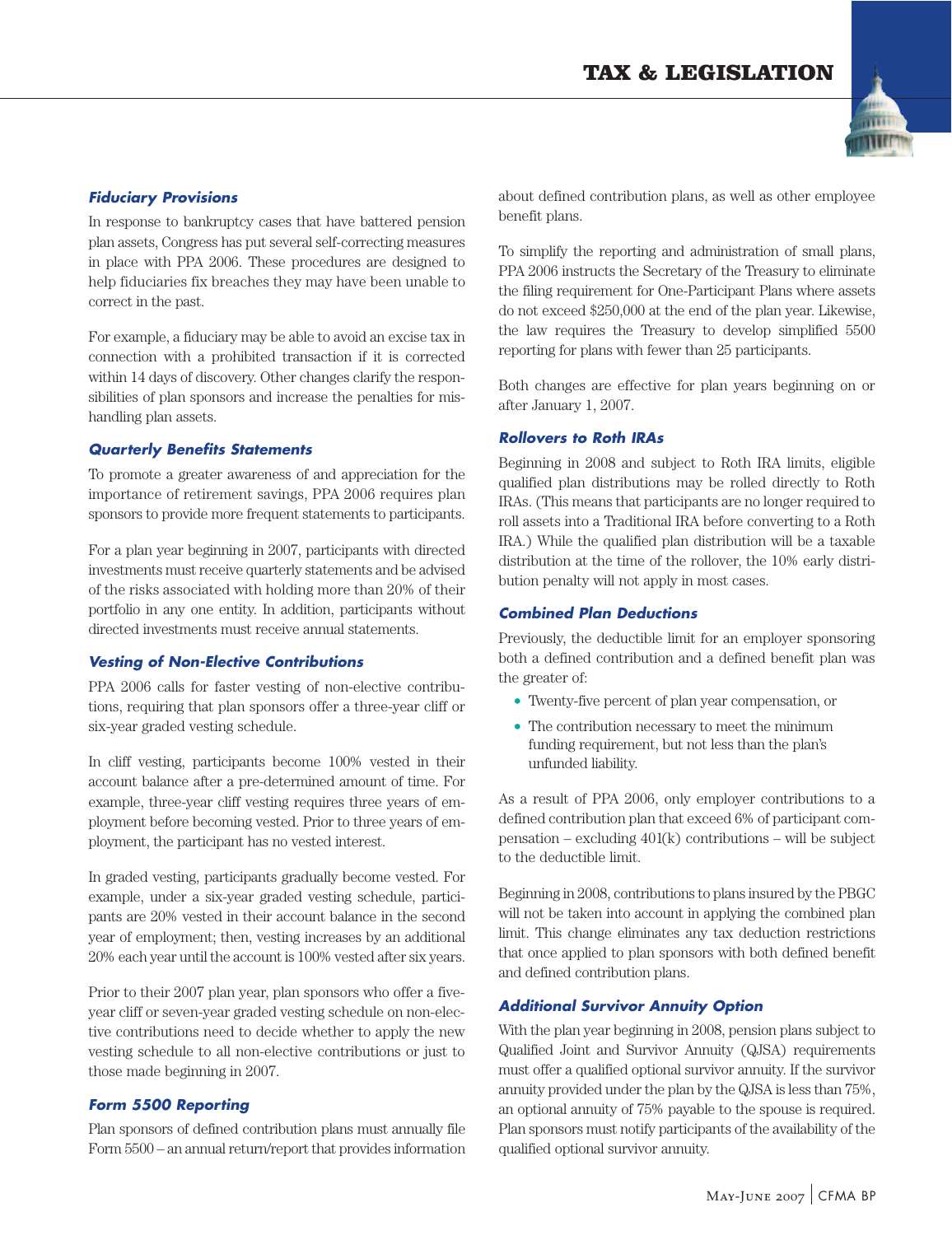# **Special Cases: 401(k) Plans & Rollovers**

#### **401(k) Plans**

To increase participation in 401(k) plans, Congress has provided incentives for plan sponsors to encourage automatic enrollment in their plans' designs.

As such, provisions for automatic enrollment plans are *optional,* while the non-automatic enrollment provisions are *required.* All changes are effective for new hires in the plan year beginning in 2008, and include:

#### *Automatic Enrollment Plans: Safe Harbor*

Qualifying plans must offer automatic enrollment that does not exceed 10%, starting with at least 3% in Year 1 and increasing by 1% each year until it reaches 6% and includes a safe harbor contribution of:

- A 100% match on the first 1% deferred and a 50% match on the next 5% deferred, or
- **•** A 3% non-elective contribution to all eligible non-highly compensated employees (NHCEs).

Safe harbor contributions must vest after two years of service and the annual safe harbor notice must be met. Automatic enrollment plans meeting specific conditions are not subject to certain non-discrimination testing.

#### *Automatic Enrollment Plans: ADP Correction without Penalty*

Actual Deferral Percentage (ADP) testing compares salary deferrals for HCEs to the average salary deferrals of NHCEs. Non-safe harbor automatic enrollment

#### *Maximum Bond Limits*

For the plan year beginning in 2008, maximum bond limits for plans that include employer securities will increase from \$500,000 to \$1 million. This offsets the added risk of investing in employer securities when the employer is in financial distress. Plans that do not hold employer securities are exempt from this requirement.

#### **Optional Provisions for Defined Contributions**

#### *ERISA §404(c) Protection*

If employees are eligible for an annual profit sharing contribution,

plans can return deferrals for a failed ADP test within six months of the close of the plan year without the standard 10% penalty.

#### *Automatic Enrollment Plans: Corrective Distributions*

If elected within the first 90 days, participants can have incorrect contributions returned to them. These corrective distributions are not subject to the 10% penalty and are excluded from ADP testing, but are included in the participant's income for the year in which the distribution was made.

#### *Automatic Enrollment & Non-Automatic Enrollment: Corrective Distributions*

Corrective distributions resulting from a failed ADP test will no longer be required to include gap income, the income earned between the last day of the plan year and the actual date of distribution. Again, corrective distribution amounts are included in the participant's income for the year in which the distribution was made.

#### **Rollovers of After-Tax Amounts**

For the plan year beginning in 2007, rollovers of after-tax amounts from one tax qualified plan to another, including a 403(b) plan, are permitted. This provision is optional for rollovers in and required for rollovers out.

On April 27, 2007, final regulations permitted the rollover of a designated Roth 401(k) to a designated Roth 403(b).

a plan sponsor must deposit the profit sharing contribution into a default fund when:

> **•** The eligible employees do not participate in the company's  $401(k)$ ,

> > *and*

• They have not made any other investment elections under their defined contribution plan.

The DOL is expected to issue final guidance that provides a safe harbor default investment option for these participants in plan years beginning after December 31, 2006.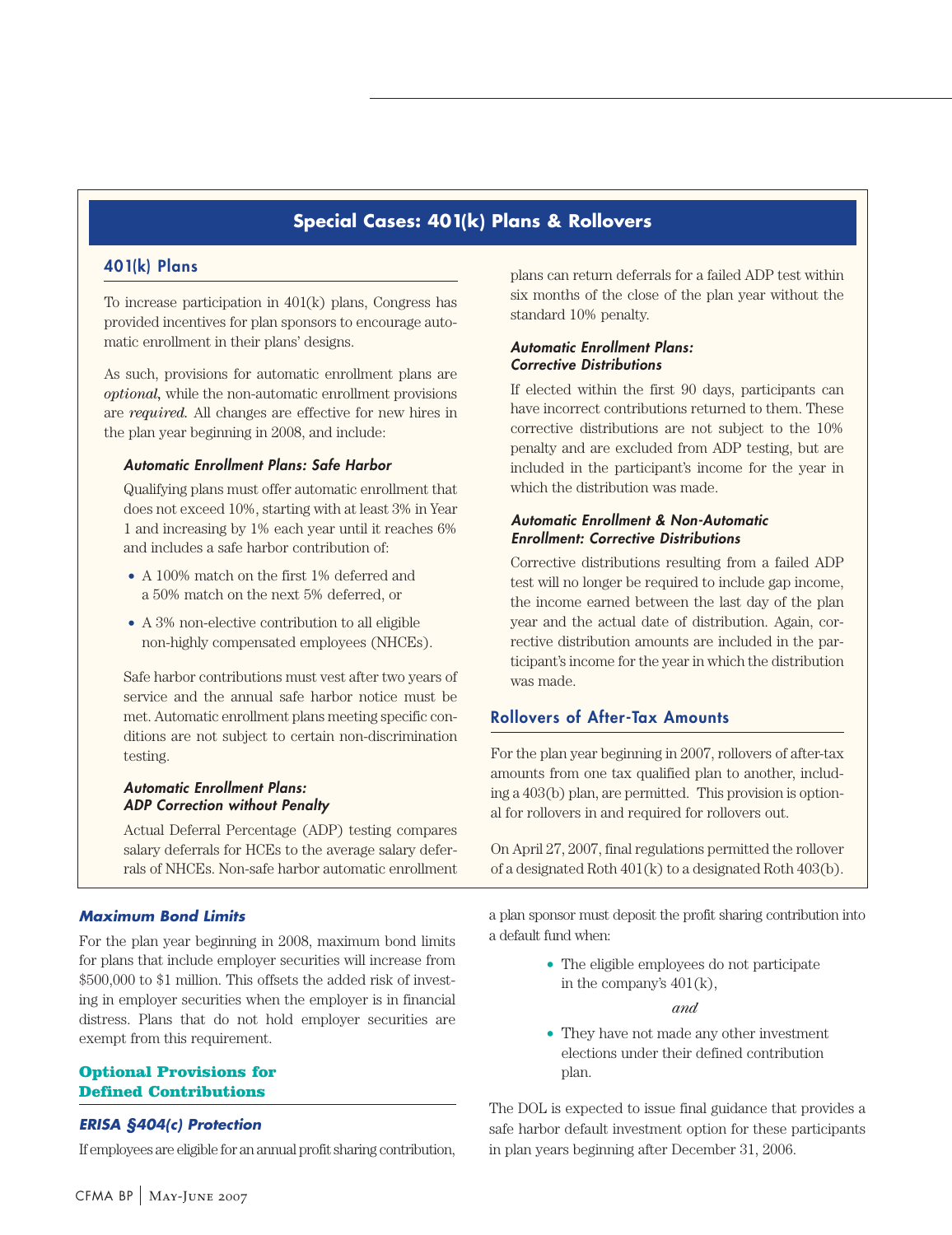

When certain notice requirements are met, plan sponsors will receive ERISA §404(c) protection when default investments are made based on DOL guidance.

#### *Investment Advice*

PPA 2006 includes a provision to protect plan sponsors that want to offer investment advice to plan participants through a qualified investment fiduciary adviser. This statutory exemption is valid when:

- **•** The fiduciary adviser provides guidance to the plan participant and either charges a fee or uses a computer model to formulate a recommendation.
- **•** The fee is the same regardless of the investment options selected.
- **•** The advice considers all investment options under the plan.
- **•** All appropriate disclosures and notices are met.

Plan sponsors are still required to select and monitor advisers as part of their fiduciary responsibility, but they are not required to monitor the actual investment advice.

#### *Missing Participants of Terminating Defined Contribution Plans*

Plan sponsors terminating defined contribution plans will be able to transfer assets for missing participants to the PBGC – allowing them to close out plans before locating all missing participants. However, the PBGC must issue guidance before plan sponsors can take advantage of this new approach.

#### *Rollover to Non-Spouse Beneficiaries*

For distributions made after December 31, 2006, non-spouse beneficiaries can roll over death benefits into an IRA, which will be treated as an inherited IRA. The owner of an inherited IRA is considered a decedent and must meet the minimum distribution requirements for IRAs.

For rollovers that take place before the minimum distribution age, the beneficiary must begin receiving benefits within five years from the date of death, or beginning the year following the death to be paid throughout the beneficiary's remaining life expectancy.

#### *Hardship Rules*

To provide same-sex partners with the hardship benefits afforded to other spousal beneficiaries, PPA 2006 expands the definition of hardship to cover non-dependent and nonspousal beneficiaries.

Defined contribution plans now permit hardship distributions related to medical, tuition, and funeral expenses for primary beneficiaries under the plan. (The primary beneficiary is a named beneficiary with unlimited rights to all or a portion of the participant's account upon the participant's death.)

#### **Conclusion**

As is clear from just this brief look at PPA 2006, many provisions in the legislation will affect defined contribution plans. The IRS, DOL, and PBGC will continue to issue guidance to clarify provisions, so plan sponsors need to remain informed. CFMs should consult with their advisors to determine how these provisions affect their existing plans. **BP**

JOHN J. HIGGINS, CFP™, CFS, CLTC, Managing Partner of Patterson Smith Associates, LLC, in New York, NY, specializes in employee benefit programs and HR related services for the construction industry. John focuses on 401(k)/retirement plans, group health insurance, and prevailing wage benefit programs.

A past author for *CFMA Building Profits,* he is a member of CFMA's New Jersey Chapter, the ABC, the Financial Planning Association (FPA), the Institute of Business & Finance (IBF), and the Utility & Transportation Contractors Association (UTCA).

John received his BS in Business Administration from Villanova University in Villanova, PA.

> Phone: 800-572-8859 E-Mail: john@psabenefits.com Web Site: www.psabenefits.com

KELLY A. KURTZ, QPA, QKA, is the Director of Pension Services at Patterson Smith Associates, LLC in New York, NY, which specializes in the design and management of employee benefit programs for employers in the construction industry.

Kelly has more than 10 years' experience designing and implementing defined contribution plans, including managing overall plan operations and administration.

She is a member of the American Society of Pension Professionals & Actuaries (ASPPA), and earned a BA from Montclair State College in Montclair, NJ.

> Phone: 800-572-8859 E-Mail: kelly@psabenefits.com Web Site: www.psabenefits.com